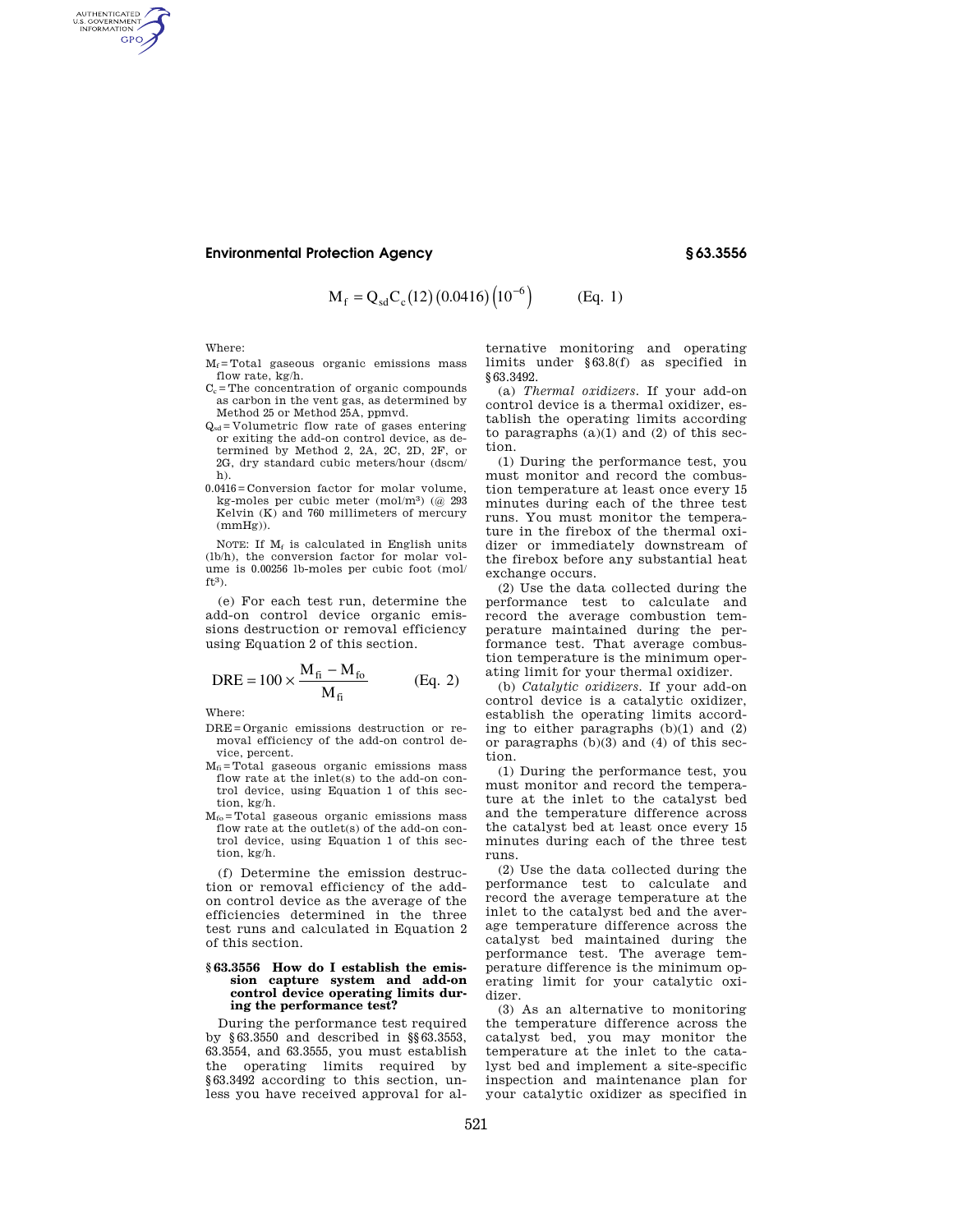paragraph (b)(4) of this section. During the performance test, you must monitor and record the temperature at the inlet to the catalyst bed at least once every 15 minutes during each of the three test runs. Use the data collected during the performance test to calculate and record the average temperature at the inlet to the catalyst bed during the performance test. That is the minimum operating limit for your catalytic oxidizer.

(4) You must develop and implement an inspection and maintenance plan for your catalytic oxidizer(s) for which you elect to monitor according to paragraph (b)(3) of this section. The plan must address, at a minimum, the elements specified in paragraphs (b)(4)(i) through (iii) of this section.

(i) Annual sampling and analysis of the catalyst activity (*i.e.,* conversion efficiency) following the manufacturer's or catalyst supplier's recommended procedures.

(ii) Monthly inspection of the oxidizer system, including the burner assembly and fuel supply lines for problems and, as necessary, adjust the equipment to assure proper air-to-fuel mixtures.

(iii) Annual internal and monthly external visual inspection of the catalyst bed to check for channeling, abrasion, and settling. If problems are found, you must take corrective action consistent with the manufacturer's recommendations and conduct a new performance test to determine destruction efficiency according to §63.3555.

(c) *Regenerative oxidizers.* If your addon control device is a regenerative oxidizer, establish operating limits according to paragraphs  $(c)(1)$  and  $(2)$  of this section.

(1) You must establish all applicable operating limits according to paragraphs (a) and (b) of this section.

(2) You must submit a valve inspection plan that documents the steps taken to minimize the amount of leakage during the regenerative process. This plan can include, but is not limited to, routine inspection of key parameters of the valve operating system (*e.g.,* solenoid valve operation, air pressure, hydraulic pressure), visual inspection of the valves during internal in-

**§ 63.3556 40 CFR Ch. I (7–1–09 Edition)** 

spections, and/or actual testing of the emission stream for leakage.

(d) *Carbon adsorbers.* If your add-on control device is a carbon adsorber, establish the operating limits according to paragraphs  $(d)(1)$  and  $(2)$  of this section.

(1) You must monitor and record the total regeneration desorbing gas (*e.g.,*  steam or nitrogen) mass flow for each regeneration cycle, and the carbon bed temperature after each carbon bed regeneration and cooling cycle for the regeneration cycle either immediately preceding or immediately following the performance test.

(2) The operating limits for your carbon adsorber are the minimum total desorbing gas mass flow recorded during the regeneration cycle and the maximum carbon bed temperature recorded after the cooling cycle.

(e) *Condensers.* If your add-on control device is a condenser, establish the operating limits according to paragraphs  $(e)(1)$  and  $(2)$  of this section.

(1) During the performance test, monitor and record the condenser outlet (product side) gas temperature at least once every 15 minutes during each of the three test runs.

(2) Use the data collected during the performance test to calculate and record the average condenser outlet (product side) gas temperature maintained during the performance test. This average condenser outlet gas temperature is the maximum operating limit for your condenser.

(f) *Concentrators.* If your add-on control device includes a concentrator, you must establish operating limits for the concentrator according to paragraphs (f)(1) through (7) of this section.

(1) During the performance test, monitor and record the inlet temperature to the desorption/reactivation zone of the concentrator at least once every 15 minutes during each of the three runs of the performance test.

(2) Use the data collected during the performance test to calculate and record the average temperature. This is the minimum operating limit for the desorption/reactivation zone inlet temperature.

(3) During the performance test, monitor and record an indicator(s) of